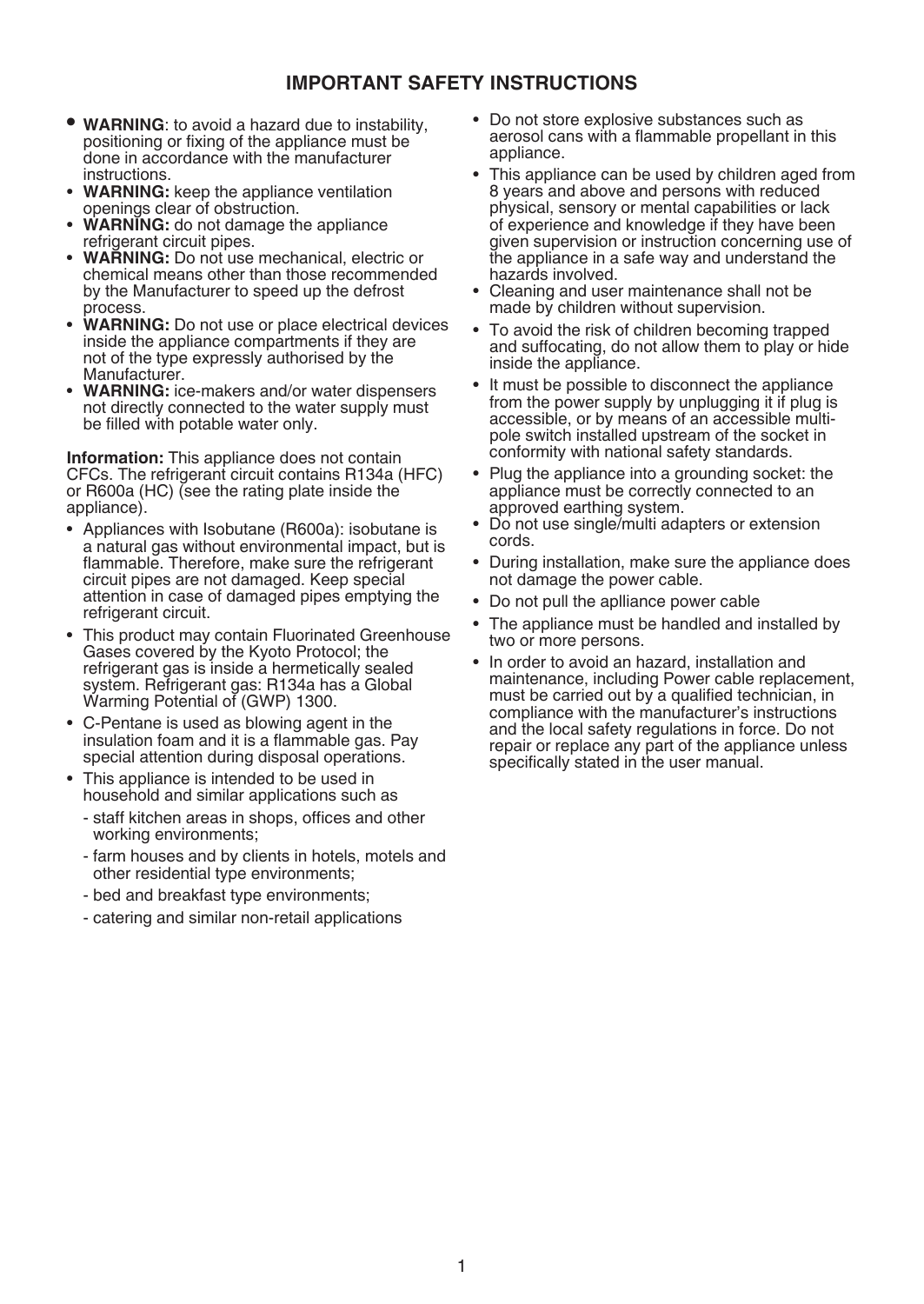# **SAFEGUARDING THE ENVIRONMENT**

#### **1. Packing**

The packing material is 100% recyclable and bears the recycling symbol  $\triangle$ . For disposal, comply with the local regulations. Keep the packing materials (plastic bags, polystyrene parts, etc.) out of the reach of children, as they are a potential source of danger.

#### **2. Scrapping/Disposal**

The appliance is manufactured using recyclable material.

This appliance is marked in compliance with European Directive 2002/96/EC on Waste Electrical and Electronic Equipment (WEEE). By ensuring the correct disposal of this appliance, you can help prevent potentially negative consequences for the environment and the health of persons.

The symbol  $\mathbb{X}$  on the appliance, or on the accompanying documents, indicates that this appliance should not be treated as domestic waste but must be taken to a special collection centre for the recycling of electrical and electronic equipment. When scrapping the appliance, make it unusable by cutting off the power cable and removing the doors and shelves so that children cannot easily climb inside and become trapped.

Scrap the appliance in compliance with local regulations on waste disposal, taking it to a special collection centre; do not leave the appliance unattended even for a few days, since it is a potential source of danger for children. For further information on the treatment, recovery and recycling of this product, contact your competent local office, the household waste collection service or the shop where you purchased the appliance.

# **Declaration of conformity**

- This appliance has been designed for preserving food and is manufactured in compliance with Regulation (CE) No. 1935/2004.
- This appliance has been designed, manufactured and marketed in compliance with:
	- safety objectives of the "Low Voltage" Directive 2006/95/CE (which replaces 73/23/CEE and subsequent amendments);
	- the protection requirements of Directive "EMC" 2004/108/EC.

## **BEFORE USING THE APPLIANCE**

**To ensure best use of your appliance, carefully read the operating instructions which contain a description of the product and useful advice. Keep these instructions for future reference.**

- **1.**After unpacking the appliance, make sure it is not damaged and that the door closes properly. Any damage must be reported to the dealer within 24 hours of delivery of the appliance.
- **2.**Wait at least two hours before switching the appliance on, to ensure that the refrigerant circuit is fully efficient.
- **3.** Clean the inside of the appliance before using it.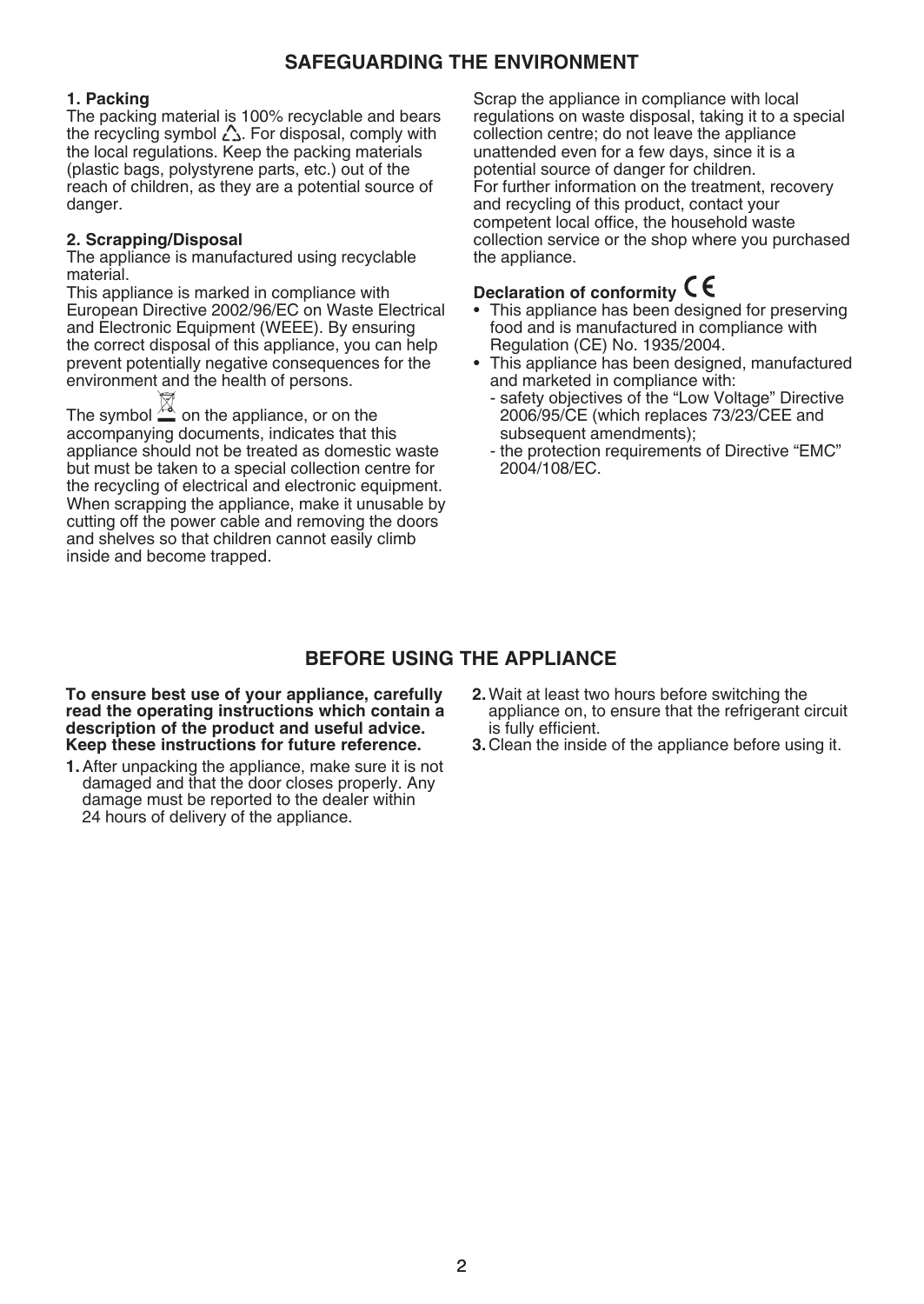# **PRECAUTIONS AND GENERAL RECOMMENDATIONS**

#### **INSTALLATION**

- Be careful not to damage the floors (e.g. parquet) when moving the appliance.
- Make sure the appliance is not near a heat source.
- Install and level the appliance on a floor strong enough to take its weight and in a place suitable for its size and use.
- The appliance is arranged for operation in places where the temperature comes within the following ranges, according to the climatic class given on the rating plate. The appliance may not work properly if it is left for a long time at a temperature outside the specified range.

| Climatic Class   Amb. T. (°C) |               |
|-------------------------------|---------------|
| SN                            | From 10 to 32 |
| N                             | From 16 to 32 |
| ST                            | From 16 to 38 |
|                               | From 16 to 43 |

• Make sure the voltage specified on the rating plate corresponds to that of your home.

### **SAFE USE**

- • Do not store or use petrol, flammable liquids or gas in the vicinity of this or other electrical appliances. The fumes can cause fires or explosions.
- Do not swallow the contents (non-toxic) of the ice packs (in some models).
- Do not eat ice cubes or ice lollies immediately after taking them out of the freezer since they may cause cold burns.
- For products designed to use an air filter inside an accessible fan cover, the filter shall be always in position when the refrigerator is in function.
- Before carrying out any maintenance or cleaning operation, unplug the appliance or disconnect it from the power supply.
- Use the refrigerator compartment only for storing fresh food and the freezer compartment only for storing frozen food, freezing fresh food and making ice cubes.
- Do not store glass containers with liquids in the freezer compartment since they may break.
- Avoid storing unwrapped food in direct contact with internal surfaces of the refrigerator or freezer compartments.
- "The bulb used inside the appliance is specifically designed for domestic appliances and is not suitable for general room lighting within the home (EC Regulation 244/2009)".

**The Manufacturer declines any liability for injury to persons or animals or damage to property if the above advice and precautions are not respected.**